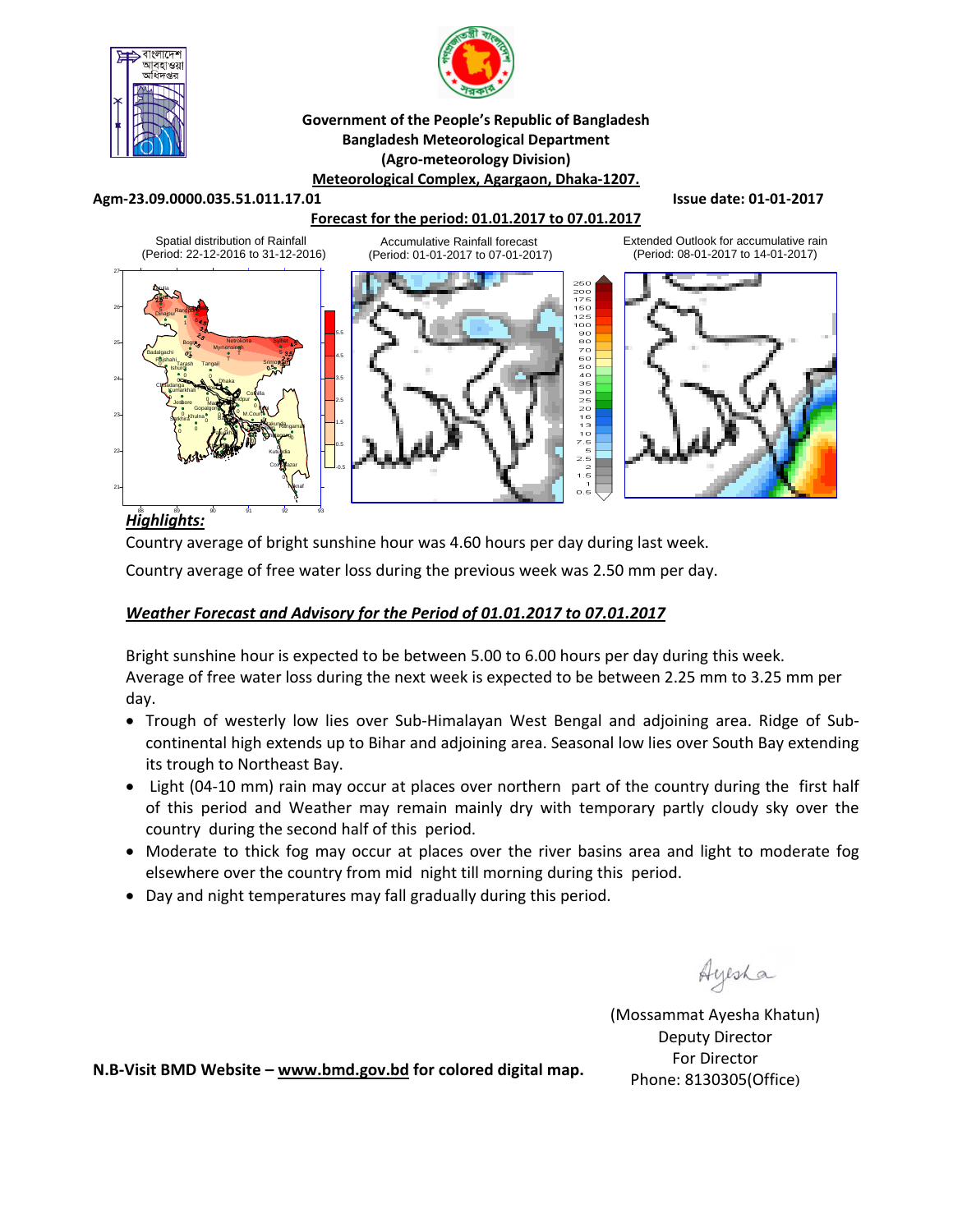#### **Bengali Version**

## পূৰ্বাভাস, সময়: **০১-০১-২০১৭ থেকে ০৭-০১-২০১৭**

Spatial distribution of Rainfall (Period: 22-12-2016 to 31-12-2016) 27



Accumulative Rainfall forecast (Period: 01-01-2017 to 07-01-2017)



Extended Outlook for accumulative rain (Period: 08-01-2017 to 14-01-2017)



# <u>প্রধান বৈশিষ্ট্য সমূহঃ-</u>

গত সপ্তাহে দেশের দৈনিক উজ্জ্বল সূর্যকিরণ কালের গড় ৪.৬০ ঘন্টা ছিল । গত সপ্তাহে দেশের দৈনিক বাম্পীভবনের গড় ২.৫০মিঃ মিঃ ছিল।

### আবহাওয়ার পূর্বাভাসঃ- ০**১**-০**১-২০১৭ থেকে ০৭-০১-২০১৭ ইং পর্যন্ত**।

এ সপ্তাহে দৈনিক উজ্জুল সূর্য কিরণ কাল ৫.০০থেকে ৬.০০ঘন্টার মধ্যে থাকতে পারে ।

আগামী সপ্তাহের বাষ্পীভবনের দৈনিক গড় ২.২৫ মিঃ মিঃ থেকে ৩.২৫ মিঃমিঃ থাকতে পারে।

- $\bullet$  পশ্চিমা লঘুচাপের বর্ধিতাংশ হিমালয়ের পাদদেশীয় পশ্চিমবঙ্গ ও তৎসংলগ্ন এলাকা পর্যন্ত বিস্তৃত রয়েছে। উপমহাদেশীয় উচ্চচাপ বলয়ের বর্ধিতাংশ বিহার ও তৎসংলগ্ন এলাকায় অবস্থান করছে। মৌসুমী লঘুচাপ দক্ষিণ বঙ্গোপসাগরে অবস্থান করছে, যার বর্ধিতাংশ উত্তর-পূর্ব বঙ্গোপসাগর পর্যন্ত বিস্তৃত রয়েছে।
- $\bullet$  এ সময়ের প্রথমার্ধে দেশের উত্তরাঞ্চলের কোথাও কোথাও হাল্কা (০৪-১০ মিঃ সিঃ) বৃষ্টিপাতের সম্ভবনা রয়েছে এবং দিতীয়ার্ধে *আকাশ অস্থায়ীভাবে আংশিক মেঘলাসহ সারাদেশের আবহাওয়া প্রধানতঃ* শুষ্ক *থাকতে পারে।*
- এ সময়ে মধ্যরাত হতে সকাল পর্যন্ত নদী অববাহিকায় মাঝারী থেকে ভারী কুয়াশা পড়তে পারে এবং দেশের অন্যত্র হাল্কা থেকে মাঝারী ধরণের কুয়াশা পড়তে পারে।
- $\bullet$  এ সময়ে সারাদেশের দিন ও রাতের তাপমাত্রা ক্রমান্বয়ে হ্রাস পেতে পারে।

Ayesha

(মোসাম্মৎ আয়শা খাতুন) উপ-পরিচালক পরিচালকের পক্ষে ফোনঃ ৮১৩০৩০৫(দপ্তর)

বিঃ দ্রঃ- পূর্বাভাসের ডিজিটাল map দেখতে visit করুন- www.bmd.gov.bd